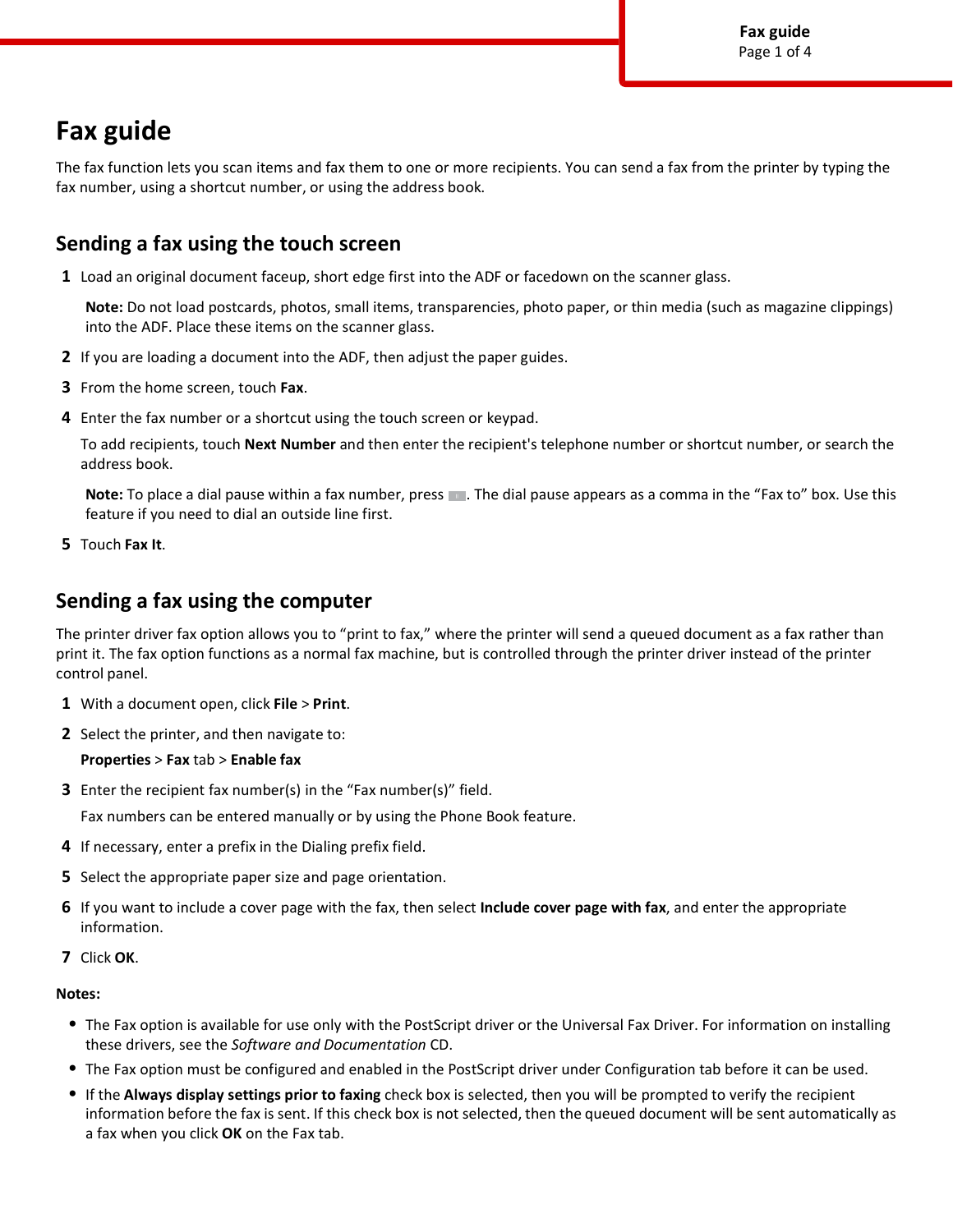# **Using fax shortcuts**

Fax shortcuts are just like the speed dial numbers on a telephone or fax machine. You can assign shortcut numbers when creating permanent fax destinations. Permanent fax destinations or speed dial numbers are created in the Manage Shortcuts link located under Settings on the Embedded Web Server. A shortcut number (1–99999) can contain a single recipient or multiple recipients. By creating a group fax shortcut with a shortcut number, you can quickly and easily fax broadcast information to an entire group.

**1** Load an original document faceup, short edge first into the ADF or facedown on the scanner glass.

**Note:** Do not place postcards, photos, small items, transparencies, photo paper, or thin media (such as magazine clippings) into the ADF. Place these items on the scanner glass.

- **2** If you are loading a document into the ADF, then adjust the paper guides.
- **3** Press  $#$ , and then enter the shortcut number using the keypad.
- **4** Touch **Fax It**.

# **Using the address book**

The address book enables you to search for bookmarks and network directory servers.

**Note:** If the address book feature is not enabled, then contact your system support person.

**1** Load an original document faceup, short edge first into the ADF or facedown on the scanner glass.

**Note:** Do not load postcards, photos, small items, transparencies, photo paper, or thin media (such as magazine clippings) into the ADF. Place these items on the scanner glass.

- **2** If you are loading a document into the ADF, then adjust the paper guides.
- **3** From the home screen, navigate to:

**Fax** > > **Browse shortcuts**

**4** Using the virtual keyboard, type the name or part of the name of the person whose fax number you want to find.

**Note:** Do not attempt to search for multiple names at the same time.

**5** Touch **Done** > **Fax It**.

# **Understanding fax options**

#### **Content**

This option lets you specify the content type and source of the original document.

Choose content type from Text, Text/Photo, Photo, or Graphics.

- **• Text**—Use when the content of the original document is mostly text or line art.
- **• Graphics**—Use when the original document is mostly business-type graphics such as pie charts, bar charts, and animations.
- **• Text/Photo**—Use when the original document is a mixture of text, graphics, and photos.
- **• Photo**—Use when the original document is mostly a photo or an image.

Choose content source from Color Laser, Black/White Laser, Inkjet, Photo/Film, Magazine, Newspaper, Press, or Other.

- **• Color Laser**—Use when the original document was printed using a color laser printer.
- **• Black/White Laser**—Use when the original document was printed using a mono laser printer.
- **• Inkjet**—Use when the original document was printed using an inkjet printer.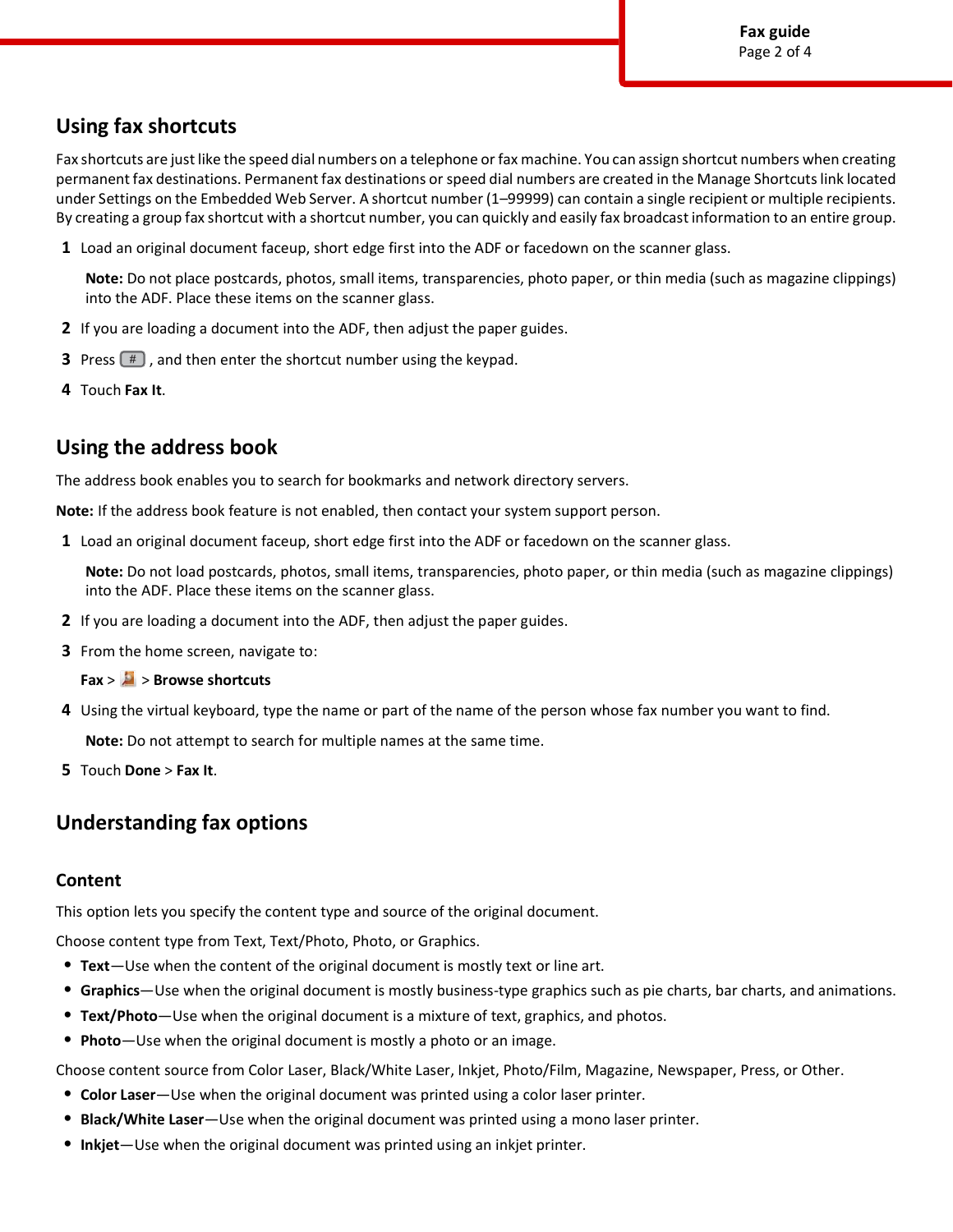**Fax guide** Page 3 of 4

- **• Photo/Film**—Use when the original document is a photo from film.
- **• Magazine**—Use when the original document is from a magazine.
- **• Newspaper**—Use when the original document is from a newspaper.
- **• Press**—Use when the original document was printed using a printing press.
- **• Other**—Use when the original document was printed using an alternate or unknown printer.

### **Resolution**

This options increases how closely the scanner examines the document you want to fax. If you are faxing a photo, a drawing with fine lines, or a document with very small text, increase the Resolution setting. This will increase the amount of time required for the scan and will increase the quality of the fax output.

- **• Standard**—Suitable for most documents
- **• Fine**—Recommended for documents with small print
- **• Super fine**—Recommended for original documents with fine detail
- **• Ultra fine**—Recommended for documents with pictures or photos

### **Darkness**

This option adjusts how light or dark your faxes will turn out in relation to the original document.

### **Color**

This option enables or disables color in faxing.

### **Page Setup**

This option lets you change the Sides (Duplex), Orientation, and Binding settings.

- **• Sides (Duplex)**—Use to specify if the original document is simplex (printed on one page) or duplex (printed on both sides). This also identifies what needs to be scanned for inclusion in the fax.
- **• Orientation**—Use to specify the orientation of the original document, and then changes Sides and Binding to match the orientation.
- **• Binding**—Use to specify if the original document is bound on the long-edge or short-edge side.

#### **Scan Preview**

This option displays the first page of the image before it is included in the fax. When the first page is scanned, the scanning is paused and a preview image appears.

## **Delayed Send**

This lets you send a fax at a later time or date.

- **1** Set up your fax.
- **2** From the home screen, navigate to:

**Delayed Send** > enter the date and time you want to send your fax > **Done**

**Note:** If the printer is turned off when the delayed fax is scheduled to be sent, then the fax is sent the next time the printer is turned on.